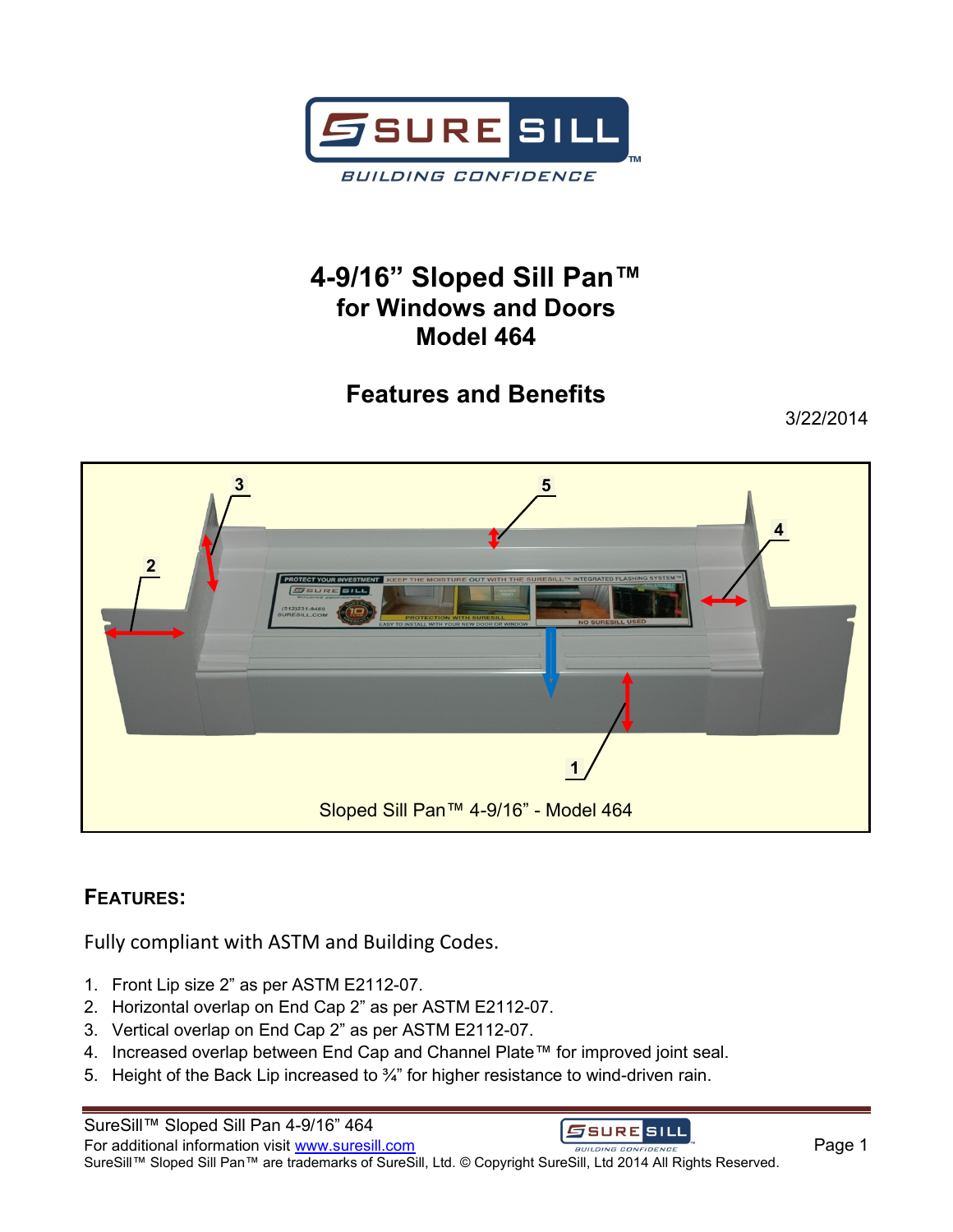

- 6. Interlocking design between End Cap and Back Lip on Channel Plate for watertight assembly.
- 7. Text engraved, including instructions to use PVC Cement for assembly and to install per SureSill Water Management Guide, Patent information, and Model number (M4.64).
- 8. Interlocking and tapered profile on End Caps for interlocking and watertight assembly with Channel Plate.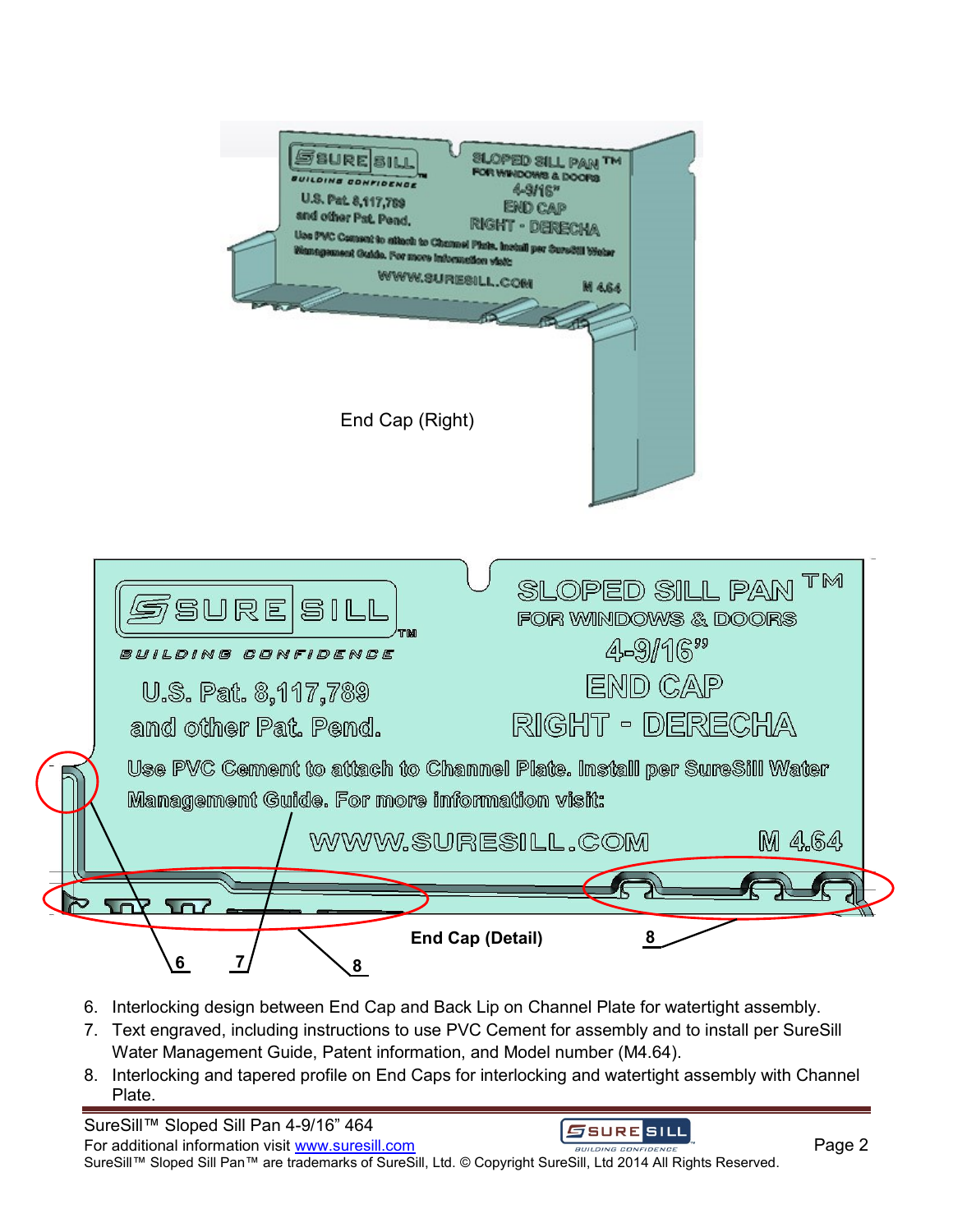

9. Reinforced End Cap for added strength.



#### 10. Continuous horizontal support for door/window sill.

- 11. Positive slope to the exterior for proper drainage as per ATM E2112-07.
- 12. Channel Plate™ Height 3/16".
- 13. Channel Plate™ Grooves on the back of the Back Lip for easy scoring and height reduction.
- 14. Channel Plate™ Grooves on the back of the Front Lip for easy scoring and height reduction.